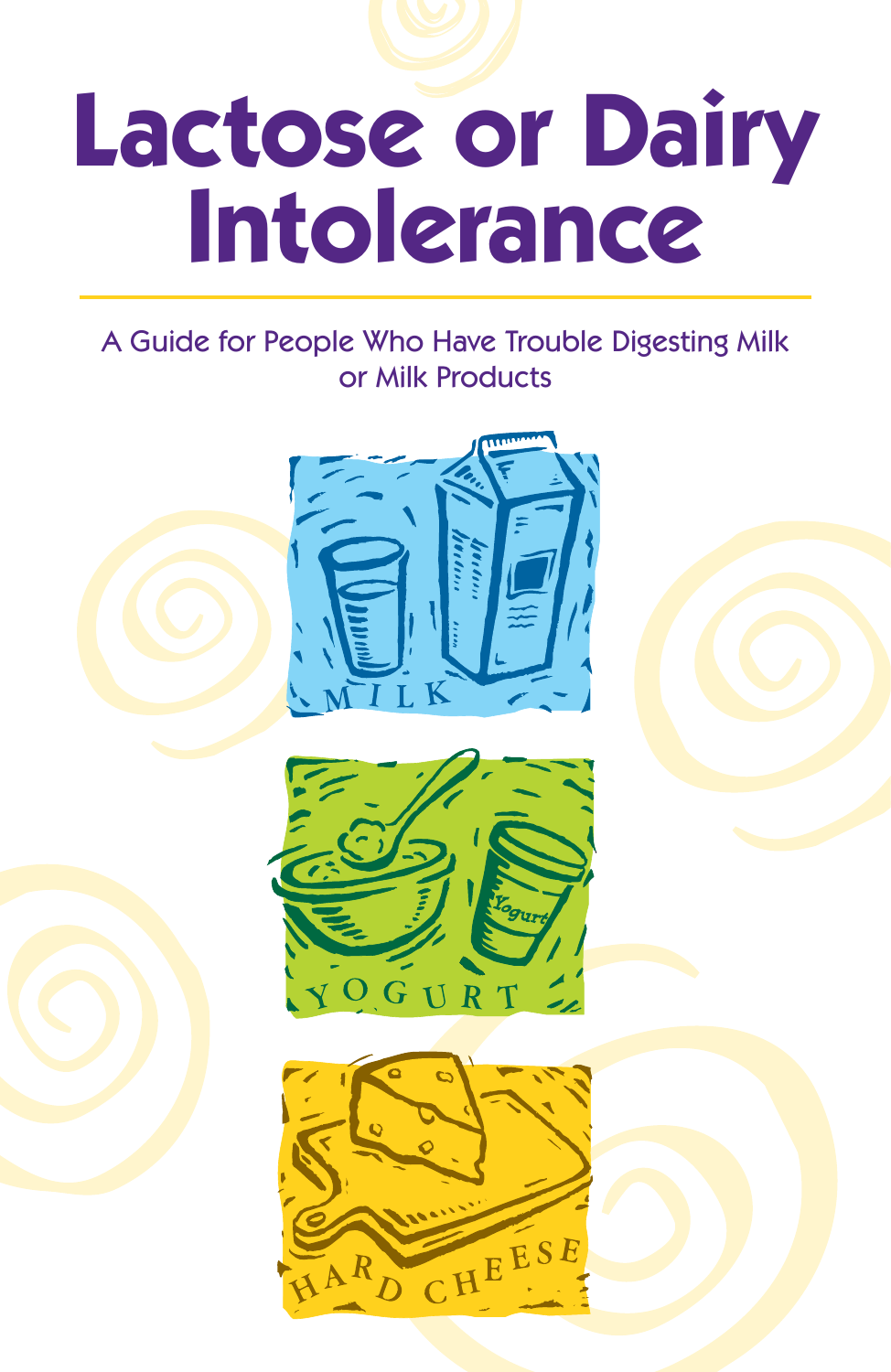**M**ilk helps build strong bones and teeth. But what can you do if you are having trouble digesting milk?

#### **What is lactose intolerance?**

**Lactose** is the natural sugar in milk. Some people cannot digest lactose well.

When lactose does not get digested you may have:

- **Gas**
- **→** Bloating
- **Cramps**
- **Diarrhea**

This happens 30 minutes to two hours after eating or drinking foods that have lactose.

If you have these problems, your doctor can do a simple test to see if you are lactose intolerant.

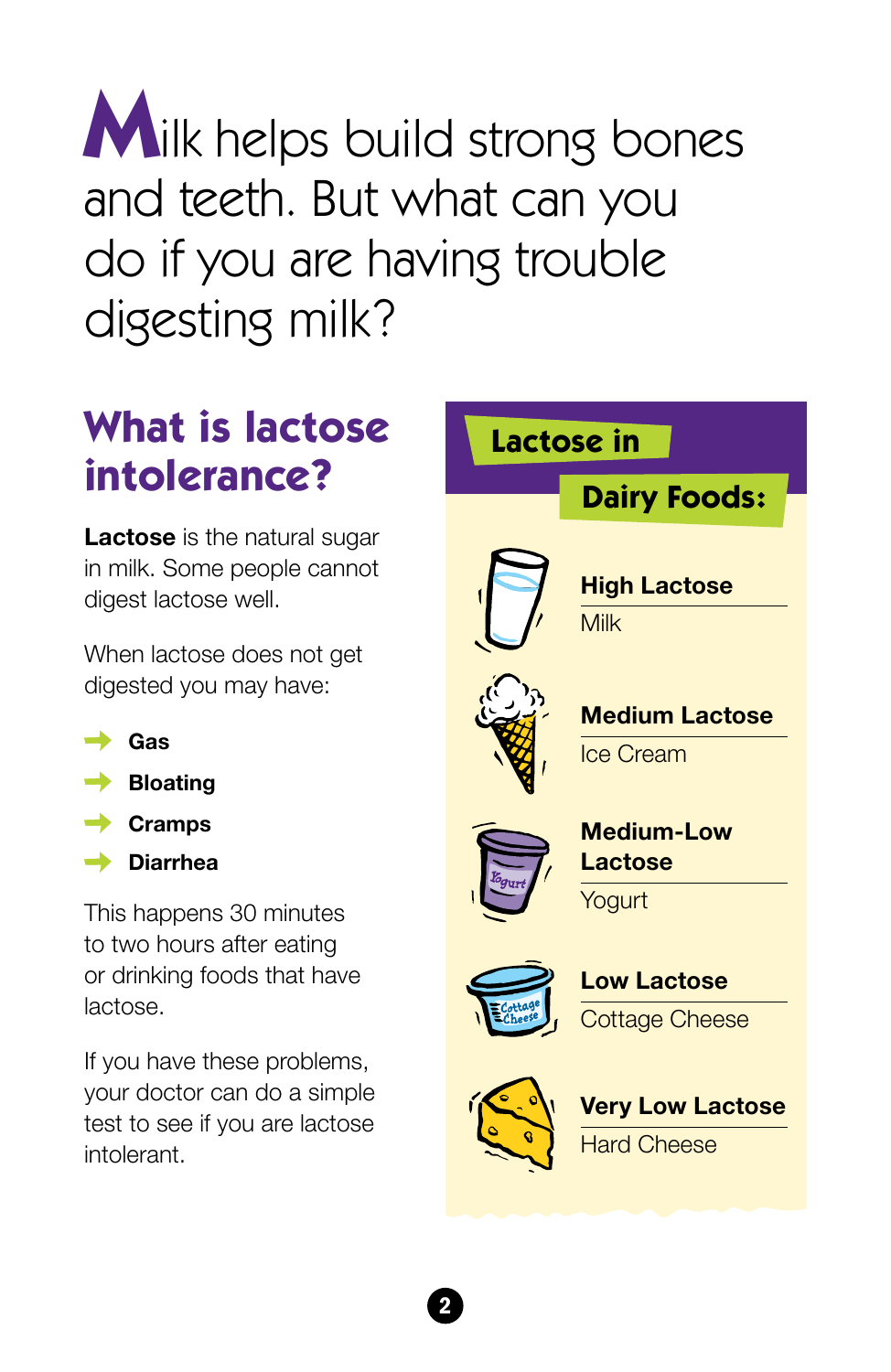#### **Is lactose intolerance the same as milk allergy?**

Lactose intolerance is not the same as milk allergy. People with milk allergy are allergic to the protein in milk. Milk allergy is very rare. Only 1– 3% of babies have it. Most children with a milk allergy outgrow it before the age of 3. The possible symptoms include: skin rash, diarrhea and/or constipation, bronchitis, and blood in the stool. Diagnosis must be made by a doctor.

#### **What can I do if I am lactose intolerant?**

- $\rightarrow$  Eat or drink small amounts of dairy products more often.
- $\rightarrow$  Eat or drink dairy products along with other foods at a meal or snack.
- Use foods that contain less lactose, such as lactosereduced milk, hard cheeses, cottage cheese, yogurt with "**Active Cultures,**" and ice cream.
- Buy foods labeled "low lactose" or "lactose free."
- **Example 2** Look for "**Lactose-reduced milks**" in the dairy section in the supermarket. They taste good and are easier to digest if you have lactose intolerance. Ask your WIC counselor about these types of milk if you would like to buy them with your WIC benefits.
- Ask your pharmacist or doctor for special drops or tablets (lactase enzymes) that help you digest milk. You can add drops to regular whole milk, 2% milk, 1% milk or nonfat milk to make your own lactose-reduced milk.



3